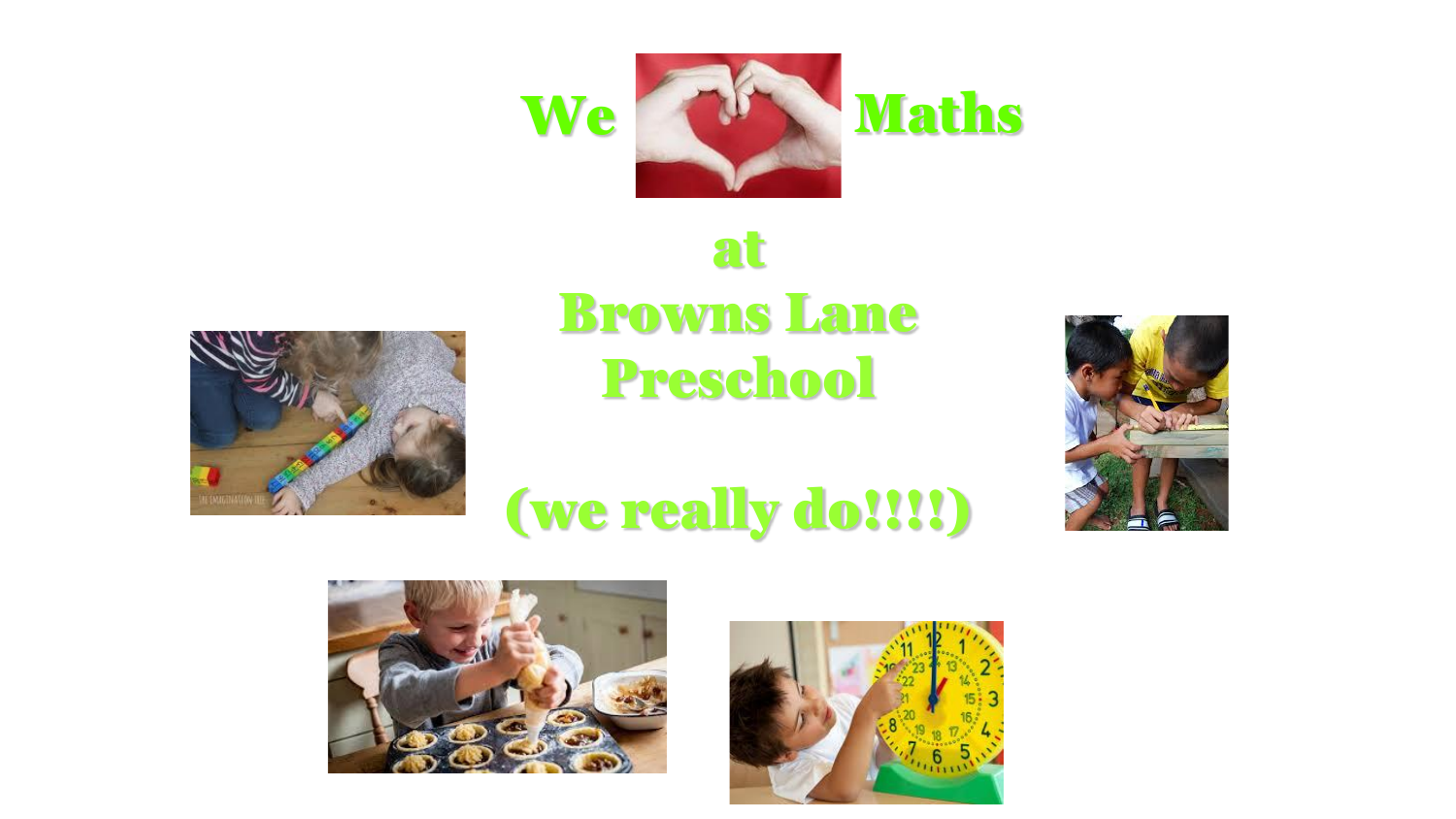## We all use maths every day, often without realising.



*Some of us have had very bad experiences of poor maths teaching in the past which makes us nervous and afraid of the word "maths"*

*We believe that every child can develop the numeracy skills they will need, both at school and throughout their lives.*

*Helping your child feel confident about maths gives them a great head start.*

*We can influence our children's view of maths by showing that we really think* 

*…..that maths is IMPORTANT*

*…..that maths is FUN*



*….that being a person who likes maths is a GOOD THING TO BE.*

…...By learning maths through playing and the things we do everyday - shopping, cooking, watching sport, playing sport, playing games, making a mess, getting dressed….

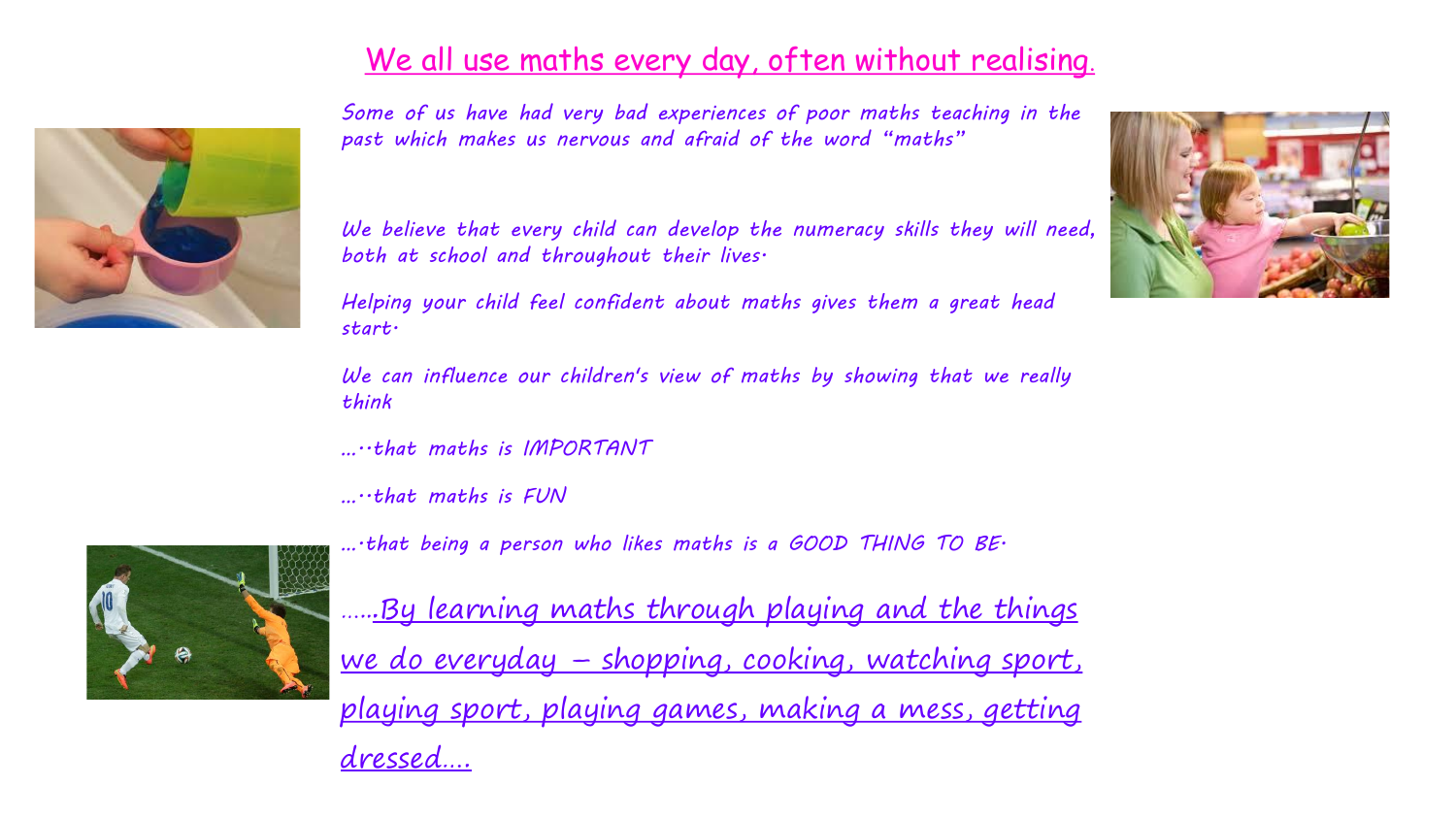**The best way to learn maths is not to learn maths but to use it** 

**to help us have fun…..**

T. Are we threading beads on a string to make a necklace or are we learning about patterns, sequencing,



Are we making a delicious smoothie counting, grouping...? or are we learning about measuring, weighing, halving, quartering, estimating, the meaning of words such as "full; empty; inside; combine; on top; at the bottom...."?



Are we making mud pies or are we learning about size, shape, comparing quantities, mixing, adjusting, adapting, learning about capacity, too much, too little, volume…?

Are we playing with our friends outside or are we problem solving, learning about "division": 4 balls and 2 children = 2 each learning about speed- faster, slower - learning about ordinal numbers (you're FIRST, I'm SECOND), learning spatial awareness….?